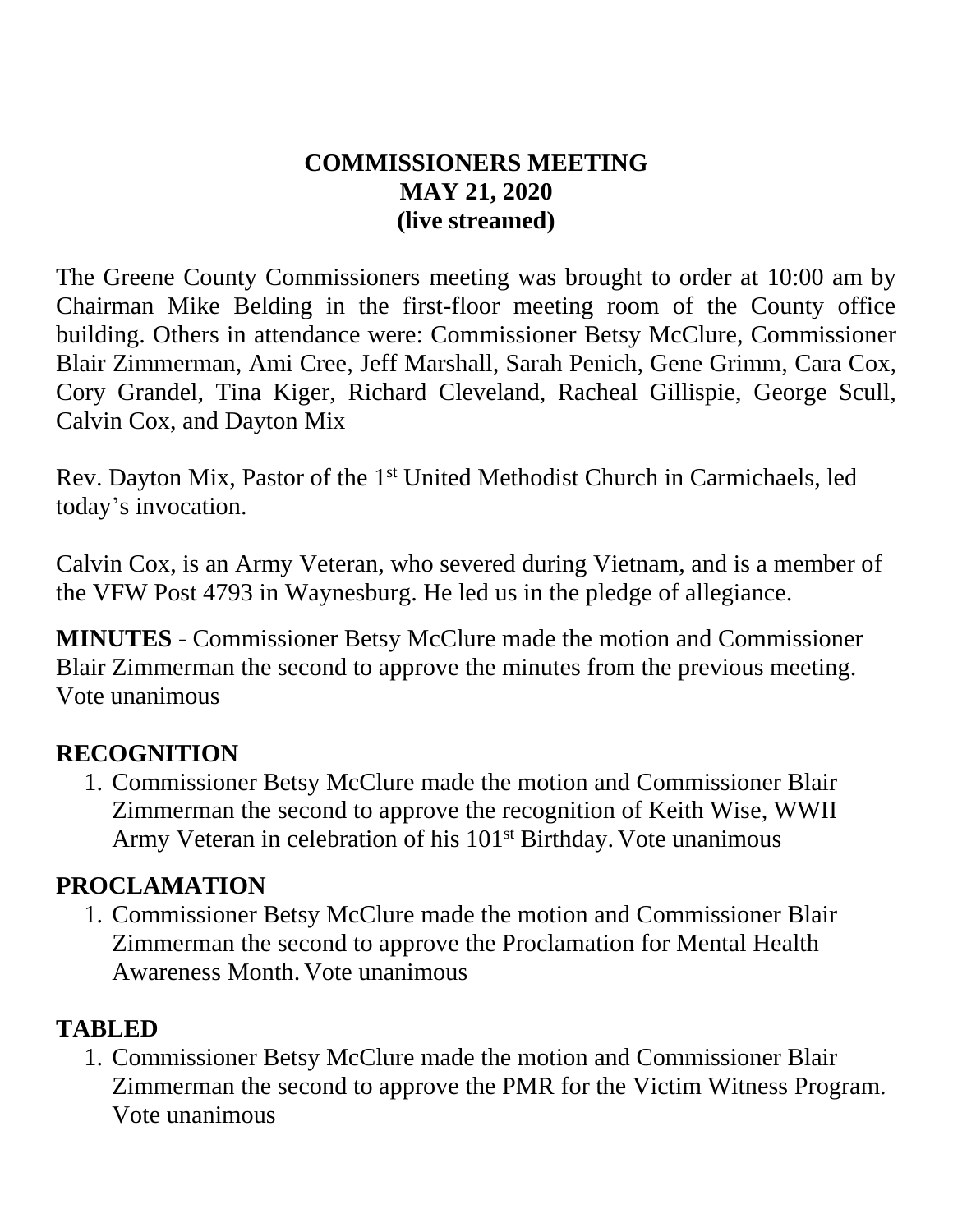## **FINANCE AND ADMINISTRATION**

- 1. Commissioner Betsy McClure made the motion and Commissioner Blair Zimmerman the second to approve the proposal from Ackenheil Engineers, INC. for the Geotechnical Consultations at Greene Cove Yacht Club Pedestrian Trail Rockslide near Greene County Trail. Estimated fee to preform services is \$1,200. Vote unanimous
- 2. Commissioner Betsy McClure made the motion and Commissioner Blair Zimmerman the second to approve the appointment of Corner Cupboard Food Bank as lead agency for food distribution per the relationship in the State Food Plan Purchasing Agreement. Vote unanimous
- 3. Commissioner Betsy McClure made the motion and Commissioner Blair Zimmerman the second to approve the 5-year grant agreement between the Pennsylvania Department of Agriculture the County of Greene and Corner Cupboard Food Bank for the State Food Purchasing Program. Vote unanimous
- 4. Commissioner Betsy McClure made the motion and Commissioner Blair Zimmerman the second to approve designating the Chief Clerk signatory for bridge paperwork for Bridge #63 and Commissioner Betsy McClure made the motion and Commissioner Blair Zimmerman the second to approve the bid and contract through PennDOT with Frank Gavlik & Sons, Inc. for the construction of Bridge 63 pending Solicitor approval. Bid amount is \$513,697.04. (Federal – 80%, State 15% and County 5%). Vote unanimous
- 5. Commissioner Betsy McClure made the motion and Commissioner Blair Zimmerman the second to approve the Supplemental Agreement Cost of \$63,952.01 for Bridge 63 between the County of Greene and Widmer Engineering for construction consultation services. (Federal – 80%, State 15% and County5%). Vote unanimous
- 6. Commissioner Betsy McClure made the motion and Commissioner Blair Zimmerman the second to approve the award of the Vending Machine Bid. Vote unanimous
- 7. Commissioner Betsy McClure made the motion and Commissioner Blair Zimmerman the second to approve the Albert Sensor Memorandum of Agreement (MOA) for services between the Pennsylvania Department of State (DOS) and the County of Greene. Vote unanimous

# **CDBG**

1. Commissioner Betsy McClure made the motion and Commissioner Blair Zimmerman the second to approve a motion to make the Final Determination for Dunkard Township Building Demolition Environmental Review Record. Vote unanimous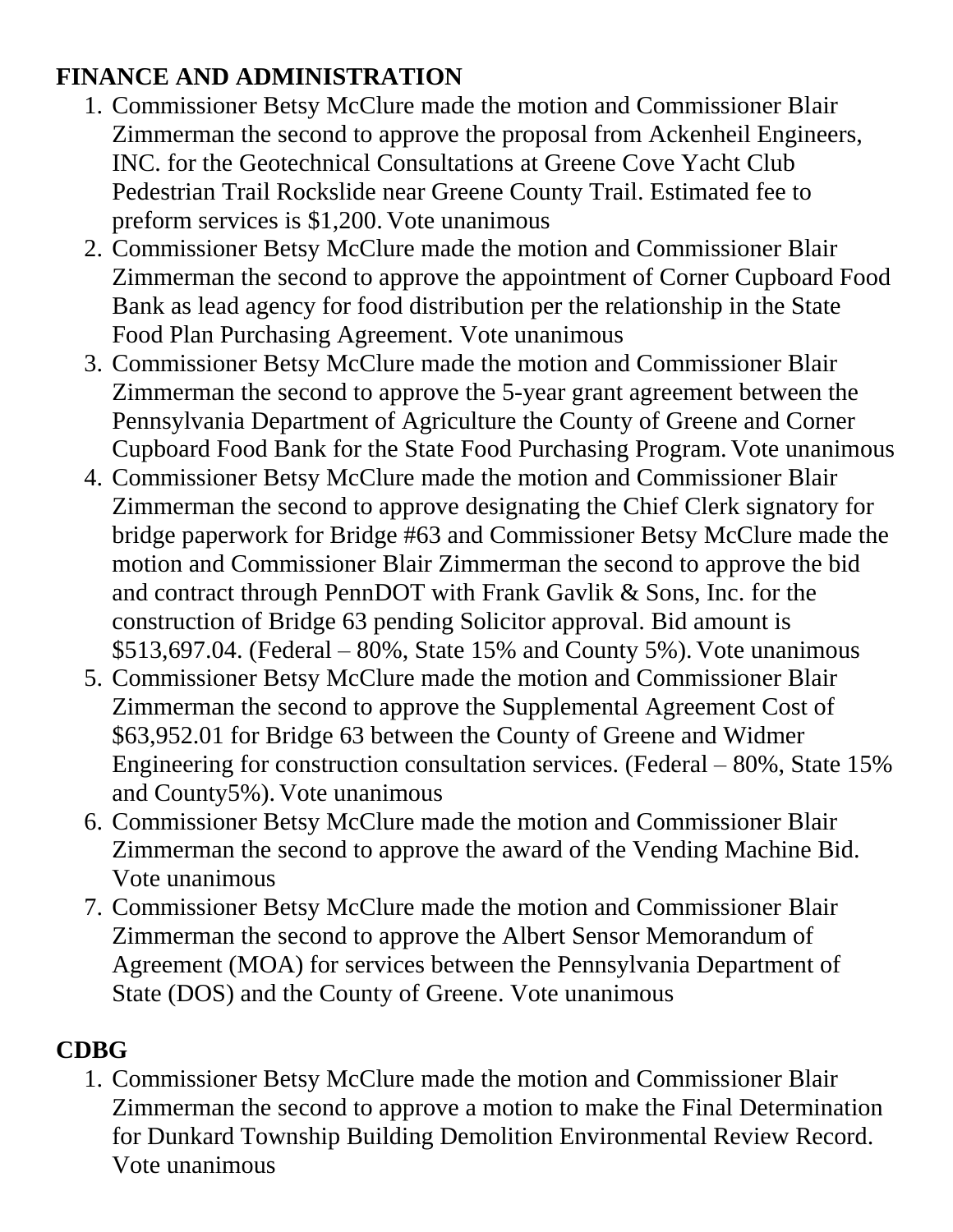2. Commissioner Betsy McClure made the motion and Commissioner Blair Zimmerman the second to approve a Motion to submit a Request for a Release of Funds pending/contingent on comments. (RROF will be signed later after required Advertisements). Vote unanimous

# **COUNTY DEVELOPMENT**

- 1. Commissioner Betsy McClure made the motion and Commissioner Blair Zimmerman the second to approve the Resolution authorizing the submission of a Greenways, Trails, and Recreation Program Application to the Pennsylvania Commonwealth Financing Authority. Vote unanimous
- 2. Commissioner Betsy McClure made the motion and Commissioner Blair Zimmerman the second to approve the CFA, Greenways, Trails and Recreation Program (GTRP) Grant Application for the Wisecarver Softball Field Development. Greene County will commit \$37,500 to match a \$250,000 GTRP grant. Vote unanimous

# **CYS**

- 1. Commissioner Betsy McClure made the motion and Commissioner Blair Zimmerman the second to approve the contract with Attorney Kevin Freyder (as needed basis) - \$65/hour rate. Vote unanimous
- 2. Commissioner Betsy McClure made the motion and Commissioner Blair Zimmerman the second to approve the contract with Attorney Brett Clancy (as needed basis) - \$65/hour rate. Vote unanimous
- 3. Commissioner Betsy McClure made the motion and Commissioner Blair Zimmerman the second to approve the FY 19-20 - 3rd Qtr Act 148 Report. Vote unanimous

# **DRUG AND ALCOHOL**

- 1. Commissioner Betsy McClure made the motion and Commissioner Blair Zimmerman the second to approve the Contract Addendums for contract language regarding DDAP funds not being permitted to be used for medical marijuana with: Vote unanimous
	- a. Glenbeigh Hospital Rock Creek
	- b. Sojourner House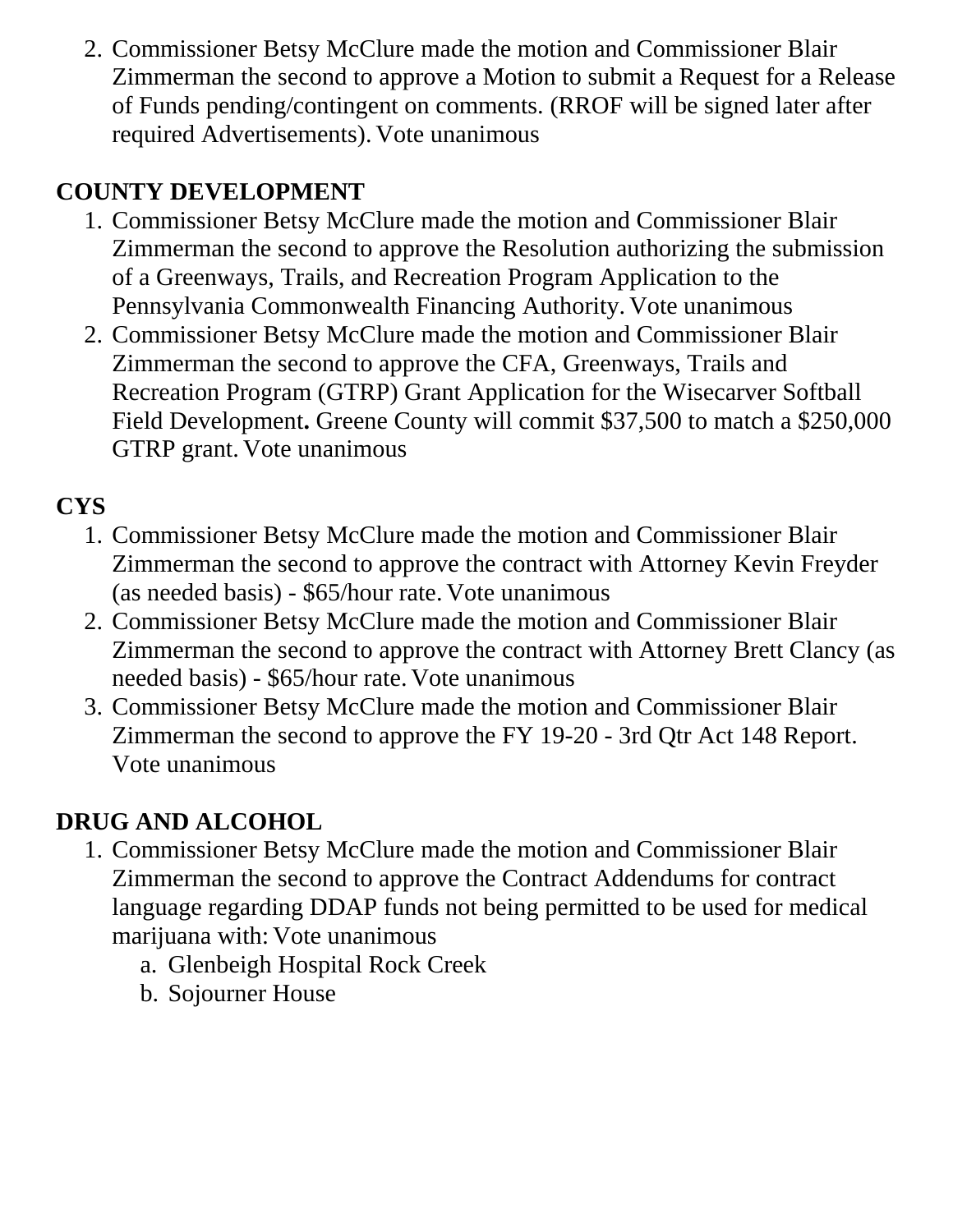## **ELECTIONS**

- 1. Commissioner Betsy McClure made the motion and Commissioner Blair Zimmerman the second to approve the Commonwealth of Pennsylvania Department of State County Application and Agreement for Cares Act Grant Funds. Vote unanimous
- 2. Commissioner Betsy McClure made the motion and Commissioner Blair Zimmerman the second to approve the Commonwealth of Pennsylvania Department of State County Application and Agreement for HAVA Grant Funds. Vote unanimous
- 3. Commissioner Betsy McClure made the motion and Commissioner Blair Zimmerman the second to approve the increase from \$50 to \$100 to poll locations based on COVID-19. Increase cost will be covered by the Commonwealth grant. Pending Election Board approval. Vote unanimous
- 4. Commissioner Betsy McClure made the motion and Commissioner Blair Zimmerman the second to approve the appointment of 6 people, 2 per Commissioner, as the absentee/mail-in assistant board to be paid \$115/day, covered by the Commonwealth grant. Pending Election Board approval. Vote unanimous

### **EMERGENCY MANAGEMENT**

1. Commissioner Betsy McClure made the motion and Commissioner Blair Zimmerman the second to approve the Service Agreement between the County of Greene and Bearcom in the amount of \$1,641.20. Vote unanimous

## **HUMAN SERVICES**

1. Commissioner Betsy McClure made the motion and Commissioner Blair Zimmerman the second to approve the Medical Assistance Transportation Program Participation Grant Agreement and Assurance of Compliance. Vote unanimous

## **IDA**

1. Commissioner Betsy McClure made the motion and Commissioner Blair Zimmerman the second to approve the appointment of Doug Galbraith to the Industrial Development Board. Vote unanimous

## **TRANSPORTATION**

1. Commissioner Betsy McClure made the motion and Commissioner Blair Zimmerman the second to approve the Cost Reimbursement Agreement between the County of Greene and Southwestern Pennsylvania Area Agency on Aging. Vote unanimous